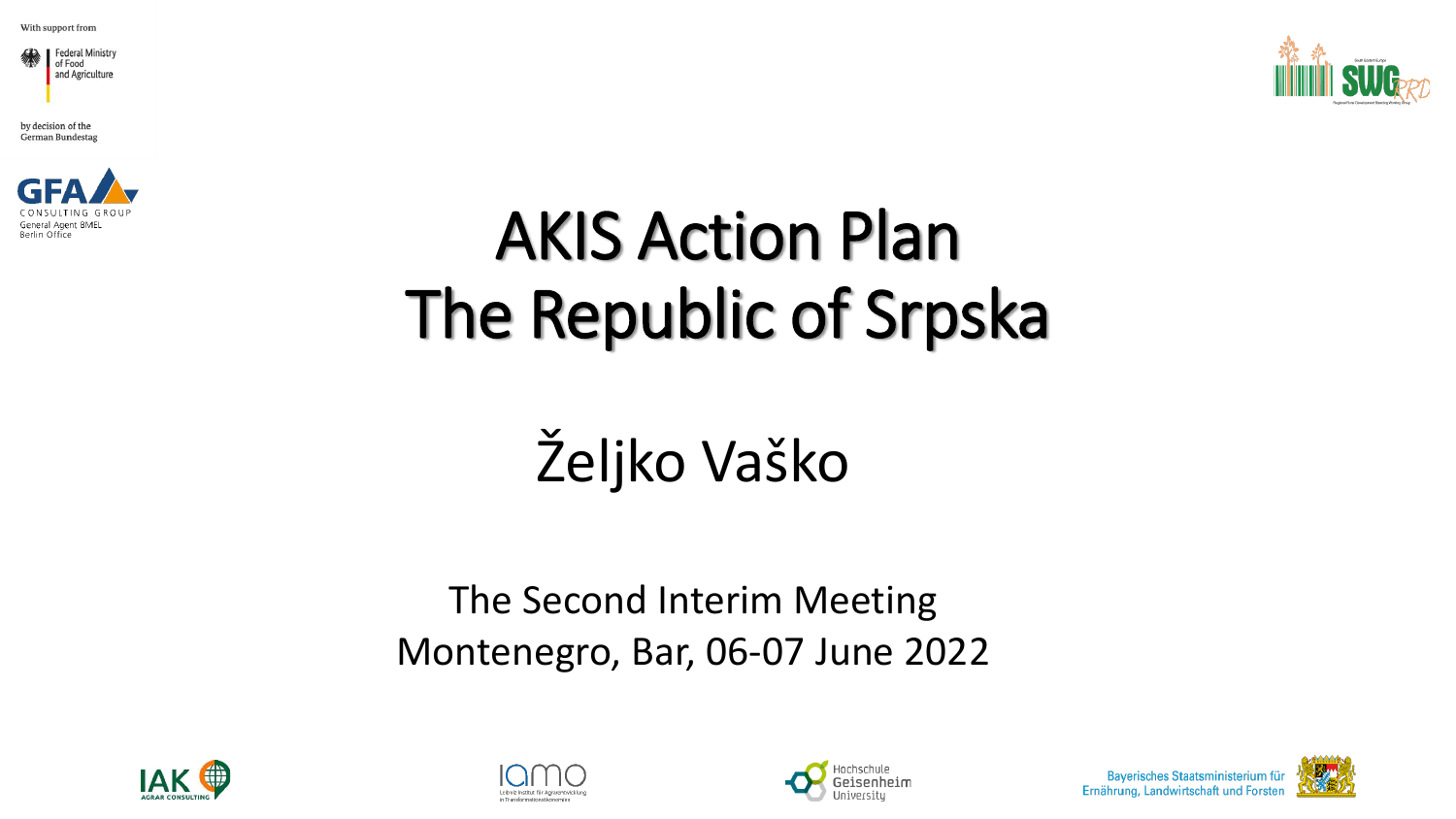

by decision of the German Bundestag





### AKIS in the Republic of Srpska







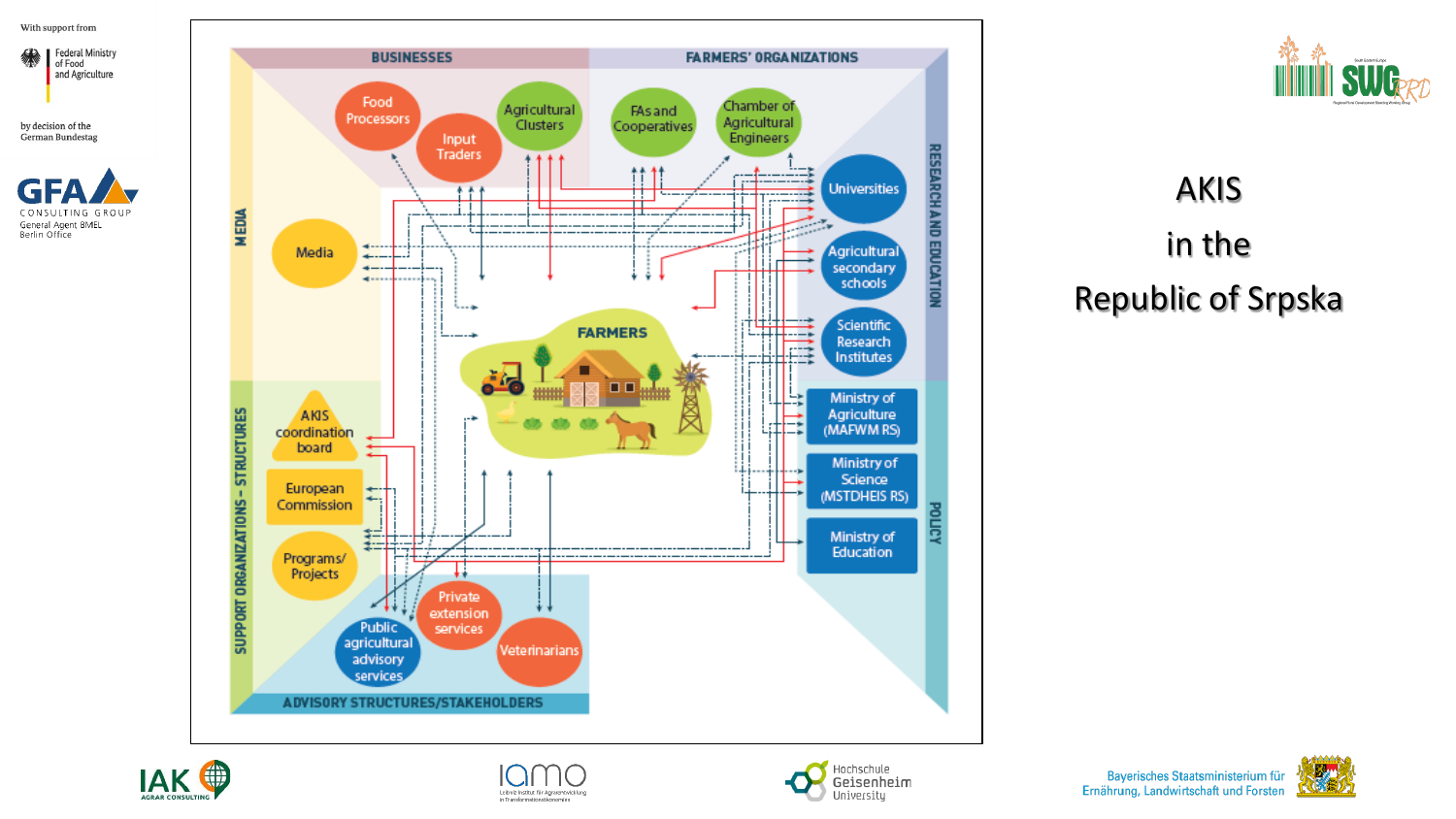

in Transformations ökonomien

University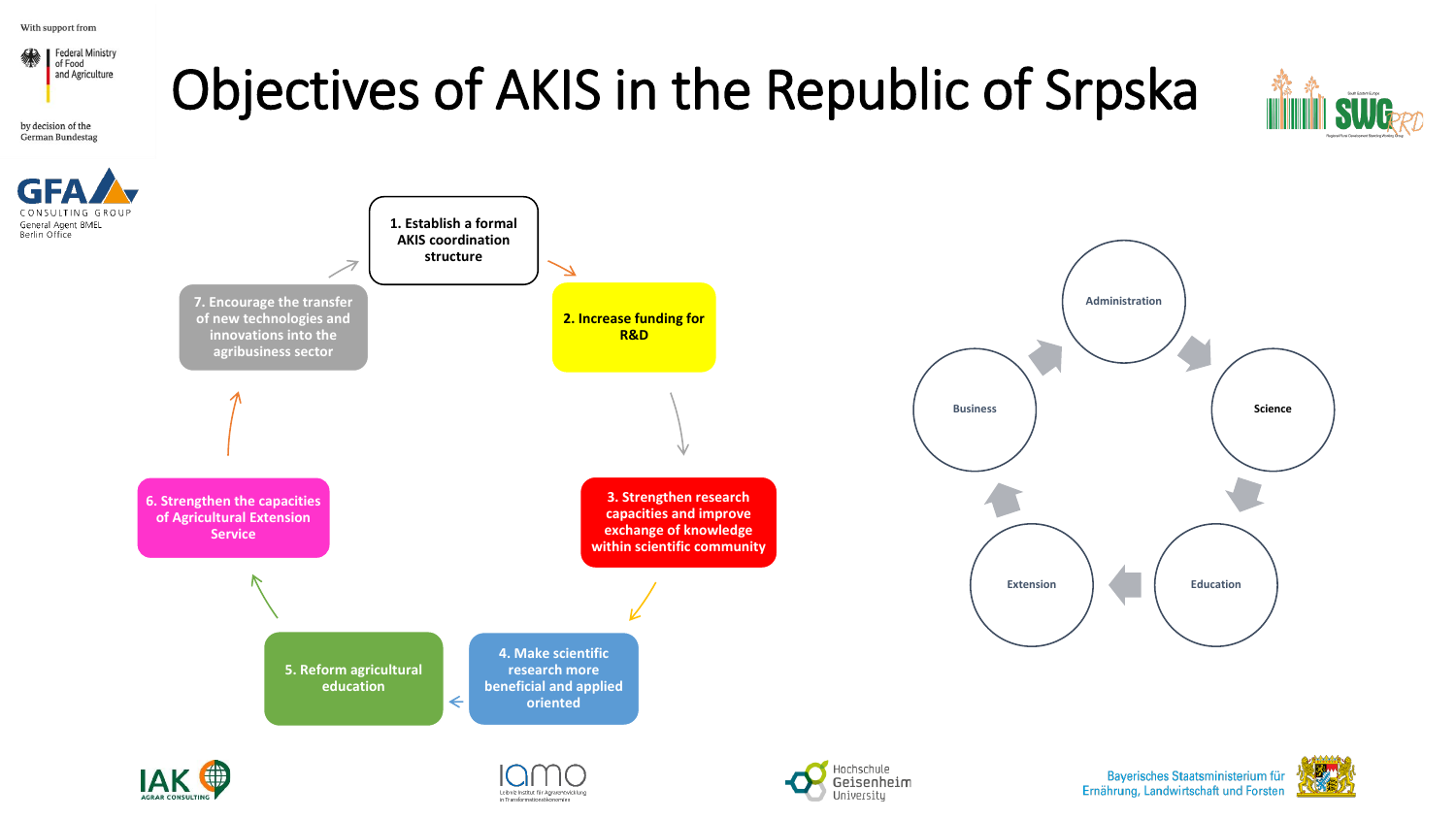Federal Ministry and Agriculture

by decision of the





| <b>German Bundestag</b> |                                                               |                                                                                                                                            |                                                                                                                             |                                   |                                                                           | Regional Rural Development Standing Working Choup |
|-------------------------|---------------------------------------------------------------|--------------------------------------------------------------------------------------------------------------------------------------------|-----------------------------------------------------------------------------------------------------------------------------|-----------------------------------|---------------------------------------------------------------------------|---------------------------------------------------|
|                         | <b>Specific objectives</b>                                    | <b>Required action</b>                                                                                                                     | <b>Milestones</b>                                                                                                           | <b>Deliverables</b>               | <b>Resources</b><br>needed                                                | <b>Deadline</b>                                   |
|                         |                                                               |                                                                                                                                            | <b>Objective 1: Establish a formal AKIS coordination structure</b>                                                          |                                   |                                                                           |                                                   |
|                         | <b>Conduct a campaign</b><br>on the need to<br>establish AKIS | Identify the leader and other<br>stakeholders for AKIS campaign and<br>prepare and implement a<br>communication plan                       | Sensitization and<br>mobilization of various AKIS<br>multi-actors on the need to<br>formalize the integrated AKIS<br>system | <b>AKIS campaign</b><br>conducted | Political weal and<br>expert and legal<br>support                         | The end of 2022                                   |
|                         | <b>Operational AKIS</b><br><b>Coordination Board</b>          | Collect the names of the representatives<br>of the institutions and appoint a board<br>by the government                                   | <b>Establishment of AKIS</b><br><b>Coordination Board</b>                                                                   | <b>AKIS CB established</b>        | Political and legal<br>support                                            | <b>March 2023</b>                                 |
|                         |                                                               | Define priorities and model of CB<br>operations and hold regular meetings                                                                  | Consensus on AKIS structure<br>and priorities by AKIS<br><b>Coordination Board</b>                                          | AKIS platform agreed              | <b>Facility for meetings</b><br>and professional<br>support               | Continuous<br>update                              |
|                         | <b>Addoptation and</b><br>monitoring of AKIS<br>strategy      | Nominate a working group to draft AKIS<br>strategy and carry out the necessary<br>consultations before initiate its adoption<br>procedure  | <b>Preparation AKIS strategy</b>                                                                                            | AKIS strategy document<br>adopted | Expert support and<br>funding                                             | <b>July 2023</b>                                  |
|                         |                                                               | Coordinate with all participants to<br>submit the necessary data and work on<br>annual plans and reports on the<br>implementation of AKIS. | Regular evaluation of AKIS<br>results and impact                                                                            | AKIS evaluation reports           | Expert support and<br>funding                                             | October 2023<br>Continuous<br>update              |
|                         | <b>Preparation Smart</b><br><b>Specialization Strategy</b>    | Coordinate with various stakeholders the<br>preparation and adjustment of the SSS.                                                         | <b>Preparation Smart</b><br><b>Specialization Strategy</b>                                                                  | SSS document adopted              | Expert support and<br>funding                                             | December 2023                                     |
|                         |                                                               | Leibniz-Institut für Agrarentwicklung<br>in Transformationsökonomie                                                                        | Geisenheim<br>University                                                                                                    |                                   | Dayensches Staatsministerium für<br>Ernährung, Landwirtschaft und Forsten | 化性外                                               |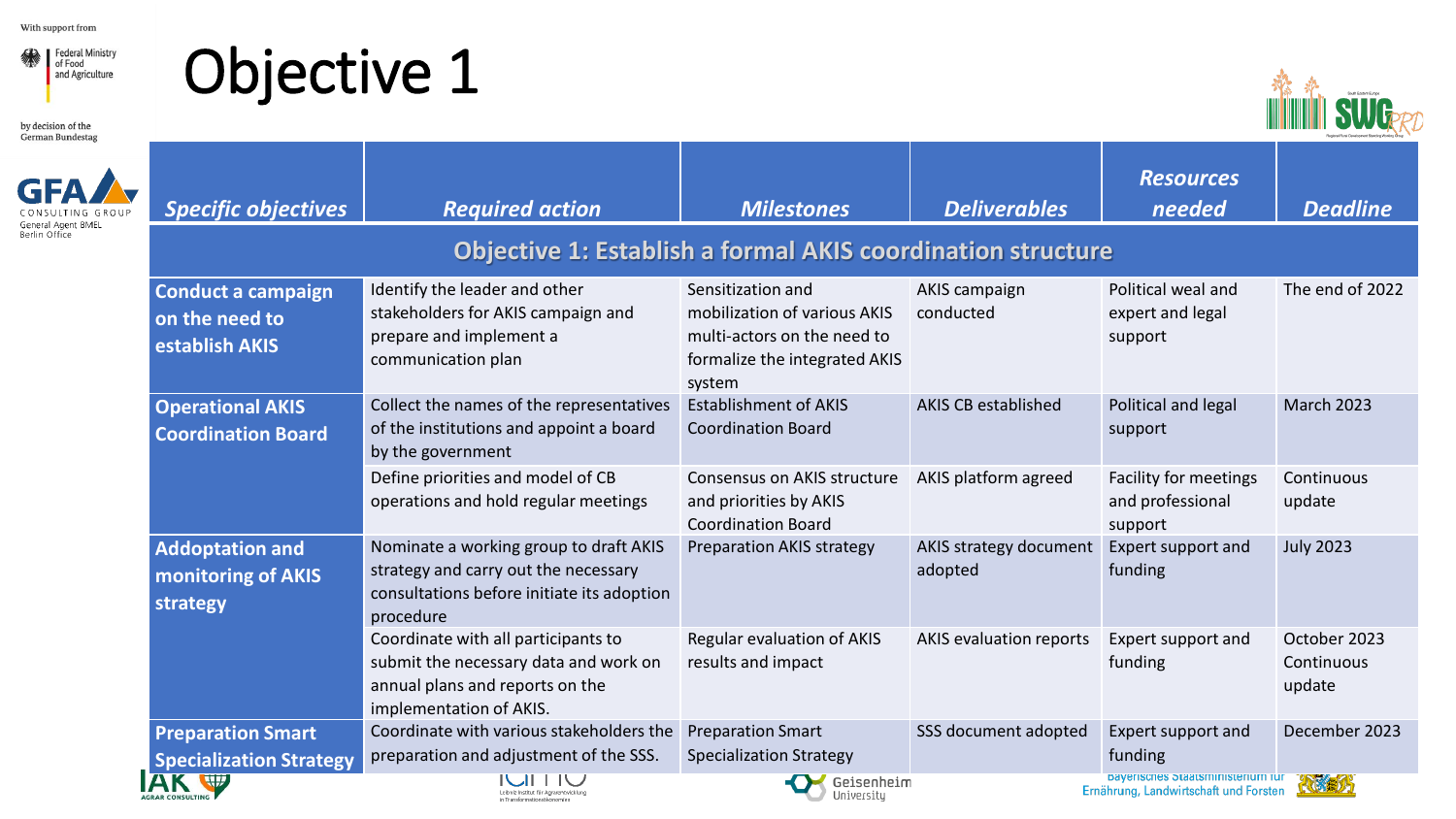



by decision of the German Bundestag



|                                   | <b>Specific objectives</b>                                                                            | <b>Required action</b>                                                                                                                                                                                              | <b>Milestones</b>                                                                 | <b>Deliverables</b>                                                                                                  | <b>Resources</b><br>needed | <b>Deadline</b>              |
|-----------------------------------|-------------------------------------------------------------------------------------------------------|---------------------------------------------------------------------------------------------------------------------------------------------------------------------------------------------------------------------|-----------------------------------------------------------------------------------|----------------------------------------------------------------------------------------------------------------------|----------------------------|------------------------------|
| neral Agent BMEL<br>Berlin Office | <b>Objective 2: Increasing funding for R&amp;D</b>                                                    |                                                                                                                                                                                                                     |                                                                                   |                                                                                                                      |                            |                              |
|                                   | <b>Increase budgetary</b><br>allocations for research in                                              | Convince policymakers to<br>increase allocations for<br>scientific research                                                                                                                                         | Increase allocations for<br>scientific research from<br>national funds            | Allocation of GDP for<br>R&D (target min.<br>0.5%                                                                    | Money                      | October 2023<br>and onwards  |
|                                   | the biotechnology                                                                                     | Redefine the agricultural budget<br>and establish a mechanism for<br>financing applied research in<br>agriculture                                                                                                   | Support applied research<br>in agriculture sector from<br>the agricultural budget | <b>Allocation for R&amp;D</b><br>from agricultural<br>budget (target min.<br>$1\%$                                   | Money                      | October 2023<br>and onwards  |
|                                   | <b>Ensure additional non-</b><br>budgetary financing of<br>research and development<br>in agriculture | Hold meetings with<br>representatives of<br>governmental and non-<br>governmental international<br>organizations that support<br>agriculture in BiH and persuade<br>them to include AKIS in their<br>interventions. | Involvement of the<br>international donors in<br>R&D financing                    | Donor projects<br>supporting R&D in<br>biotechnology field<br>(target min. 50% of<br>projects)                       | Money                      | December 2024<br>and onwards |
|                                   | <b>Create conditions for the</b><br>agricultural extension<br>service to be more<br>involved in AKIS  | Lobby for budgets to increase<br>funding for equipping and other<br>activities of the Agricultural<br>Advisory Service.                                                                                             | Increase budgetary<br>support for agricultural<br>extension services              | Allocation for<br>agricultural extension<br>activates from the RoS<br>budget (target<br>increase by 10% per<br>year) | Money                      | October 2023<br>and onwards  |









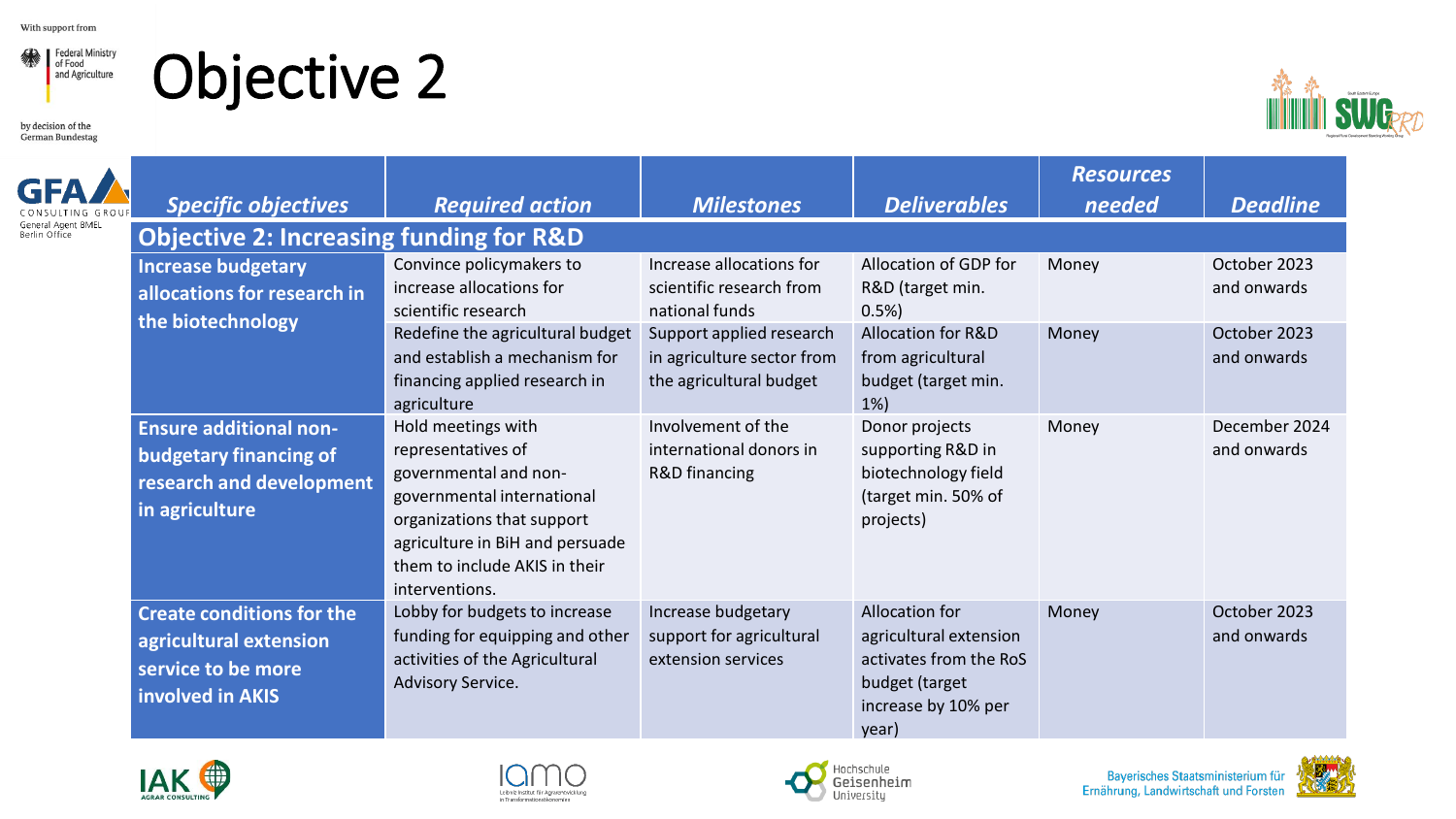Federal Ministry and Agriculture

### Objective 3



**GF** 



|                                     | <b>Specific objectives</b>                                                                             | <b>Required action</b>                                                                                                                                                      | <b>Milestones</b>                                                           | <b>Deliverables</b>                                                                                             | <b>Resources</b><br>needed                                         | <b>Deadline</b>             |
|-------------------------------------|--------------------------------------------------------------------------------------------------------|-----------------------------------------------------------------------------------------------------------------------------------------------------------------------------|-----------------------------------------------------------------------------|-----------------------------------------------------------------------------------------------------------------|--------------------------------------------------------------------|-----------------------------|
| General Agent BMEL<br>Berlin Office |                                                                                                        | Objective 3: Strengthen research capacities and improve exchange of knowledge within scientific                                                                             |                                                                             |                                                                                                                 |                                                                    |                             |
|                                     |                                                                                                        |                                                                                                                                                                             | community                                                                   |                                                                                                                 |                                                                    |                             |
|                                     | <b>Strengthening human and</b><br>material capacities of<br>scientific-research<br><b>institutions</b> | Connect and involve<br>researchers in various programs<br>that fund mobility and training<br>of scientific research staff                                                   | Strengthening human<br>capacity of scientific-<br>research institutions     | Researchers<br>participate in training<br>and mobility programs<br>(target 50%)                                 | Human capacities,<br>Scientific networks,<br>Money                 | Continuously                |
|                                     |                                                                                                        | Reallocate budgetary and non-<br>budgetary allocations for<br>modernisation scientific<br>research institutions                                                             | Strengthening technical<br>capacity of scientific-<br>research institutions | Modernization of<br>premises, equipment,<br>and other research<br>infrastructure                                | Money                                                              | October 2023<br>and onwards |
|                                     | <b>Make the scientific</b><br>community more<br>productive                                             | To condition and reward<br>scientists for greater scientific<br>productivity                                                                                                | Improvement of scientific<br>productivity                                   | Implemented scientific<br>projects and published<br>scientific papers with<br>greater impact                    | Scientific human<br>capacities and<br>scientific<br>infrastructure | December 2023<br>and onward |
|                                     |                                                                                                        | Share information and provide<br>technical and financial support<br>to the scientific community to<br>find suitable partners and<br>prepare scientific research<br>projects | Greater science<br>internationalization                                     | Involvements of<br>national scientific<br>institutions in cross-<br>border and bilateral<br>cooperation and ERA | International<br>partnerships                                      | December 2023<br>and onward |









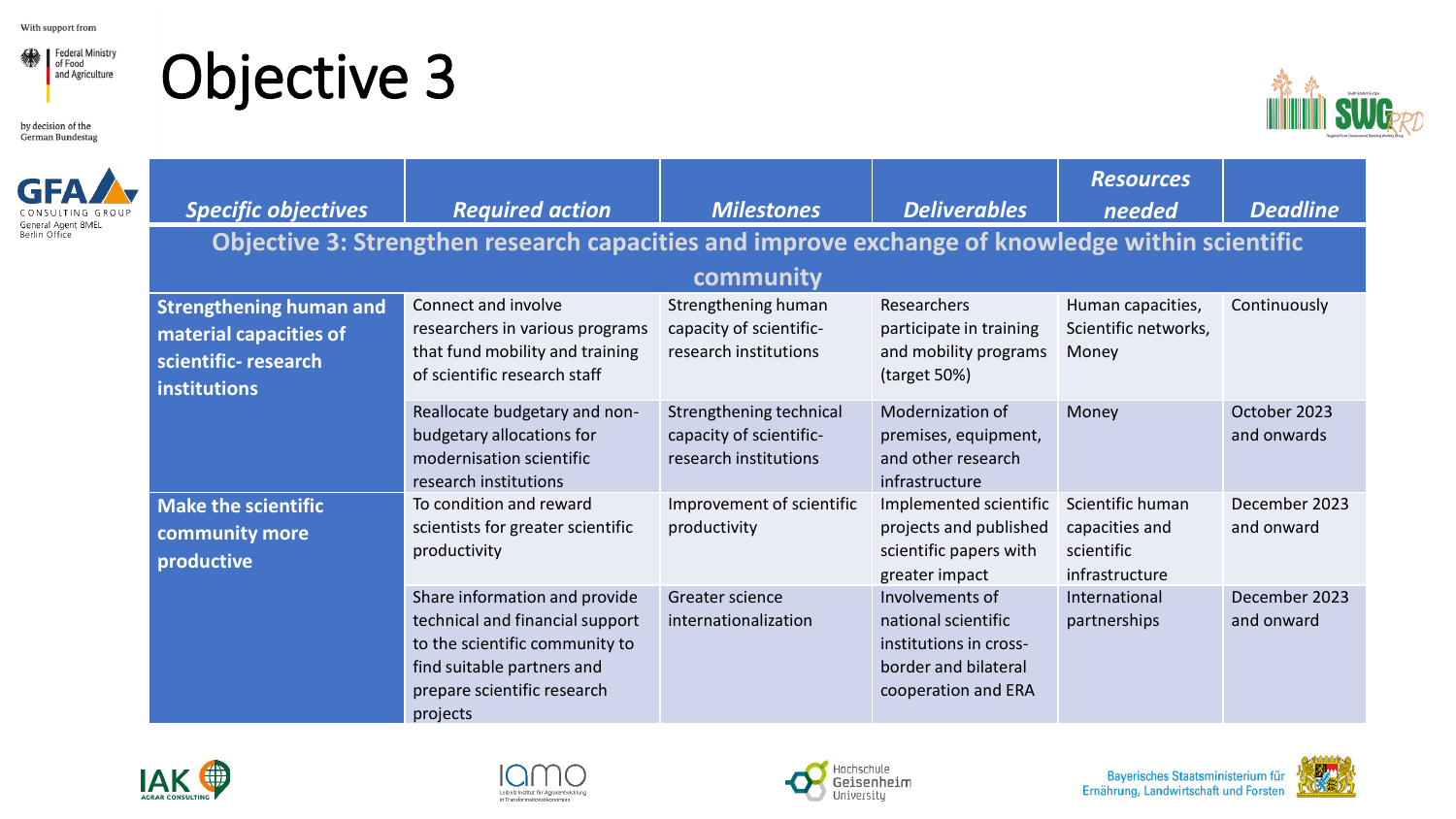

by decision of the German Bundestag



Objective 4



| <b>Specific objectives</b>                                                 | <b>Required action</b>                                                                                                    | <b>Milestones</b>                                                                            | <b>Deliverables</b>                                                                               | <b>Resources</b><br>needed                              | <b>Deadline</b>             |  |  |
|----------------------------------------------------------------------------|---------------------------------------------------------------------------------------------------------------------------|----------------------------------------------------------------------------------------------|---------------------------------------------------------------------------------------------------|---------------------------------------------------------|-----------------------------|--|--|
| Objective 4: Make scientific research more beneficial and applied oriented |                                                                                                                           |                                                                                              |                                                                                                   |                                                         |                             |  |  |
| <b>Better coordination in</b><br>biotechnical research                     | Prioritize biotechnical research<br>and coordinate its<br>implementation and<br>dissemination.                            | Establishment of a<br><b>Standing Committee on</b><br>Agricultural Research                  | The Standing<br>Committee formalized<br>and operational                                           | Facility for<br>meetings and<br>Professional<br>support | December 2023               |  |  |
| More scientific research in<br>practice and for practice                   | Modify the funding conditions<br>for applied research in order to<br>have more common business<br>sector-science projects | Increase number of<br>research projects based<br>on business sector needs                    | Join projects financed<br>from national funds<br>for scientific research<br>for (target min. 20%) | Money and<br>Cooperation<br>arrangements                | December 2023<br>and onward |  |  |
|                                                                            | Linking the business entities<br>with scientific research<br>institutions                                                 | Benefit-driven<br>cooperation between the<br>scientific community and<br>the business sector | Projects based on<br>business sector<br>initiatives (target min.<br>10%)                          | Money,<br>Cooperation<br>agreements                     | Continuously                |  |  |







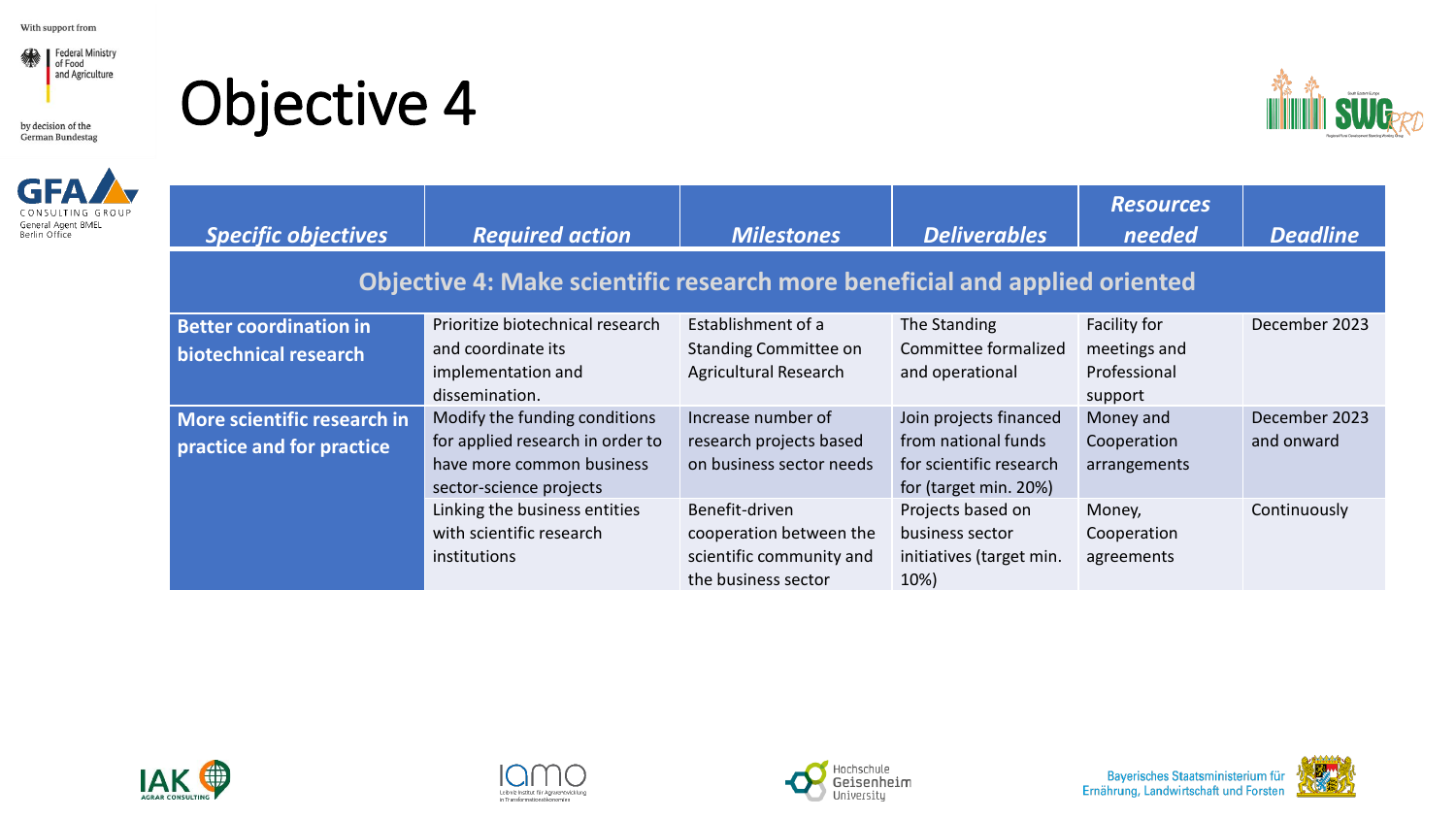

### Objective 5

by decision of the German Bundestag



|               | <b>Specific objectives</b>                                             | <b>Required action</b>                                                                                                                                   | <b>Milestones</b>                                                         | <b>Deliverables</b>                                                                | <b>Resources</b><br>needed                | <b>Deadline</b>  |  |  |  |
|---------------|------------------------------------------------------------------------|----------------------------------------------------------------------------------------------------------------------------------------------------------|---------------------------------------------------------------------------|------------------------------------------------------------------------------------|-------------------------------------------|------------------|--|--|--|
| Berlin Office |                                                                        | <b>Objective 5: Reform agricultural education</b>                                                                                                        |                                                                           |                                                                                    |                                           |                  |  |  |  |
|               | More interactive learning<br>in the function of creating<br>innovation | In cooperation with the<br>business community,<br>implement curriculum changes,<br>and verify by accreditation<br>bodies                                 | Review and update of<br>educational curricula                             | Updated curricula                                                                  | Human resources,<br>Political weal        | Every four years |  |  |  |
|               |                                                                        | Replace the part of classes of<br>theoretical teaching with more<br>effective practical teaching<br>classes                                              | Introduce more practically<br>and creative oriented<br>learning           | Practical teaching<br>modules                                                      | Human resources,<br><b>Political weal</b> | December 2024    |  |  |  |
|               |                                                                        | Establish own laboratories,<br>experimental fields and enable<br>necessary equipment to<br>support theoretical learning<br>with practical demonstrations | <b>Fulfilment of technical</b><br>preconditions for practical<br>teaching | Laboratories and<br>demonstration fields<br>present in educational<br>institutions | Money                                     | Continuously     |  |  |  |
|               | <b>Improve qualifications of</b><br>educators                          | Change the conditions for<br>evaluation and promotion of<br>teachers by the obligation of<br>their partial engagement in<br>research                     | Combining research and<br>teaching among teaching<br>staff                | Qualified teaching<br>staff                                                        | Legal framework                           | <b>July 2023</b> |  |  |  |







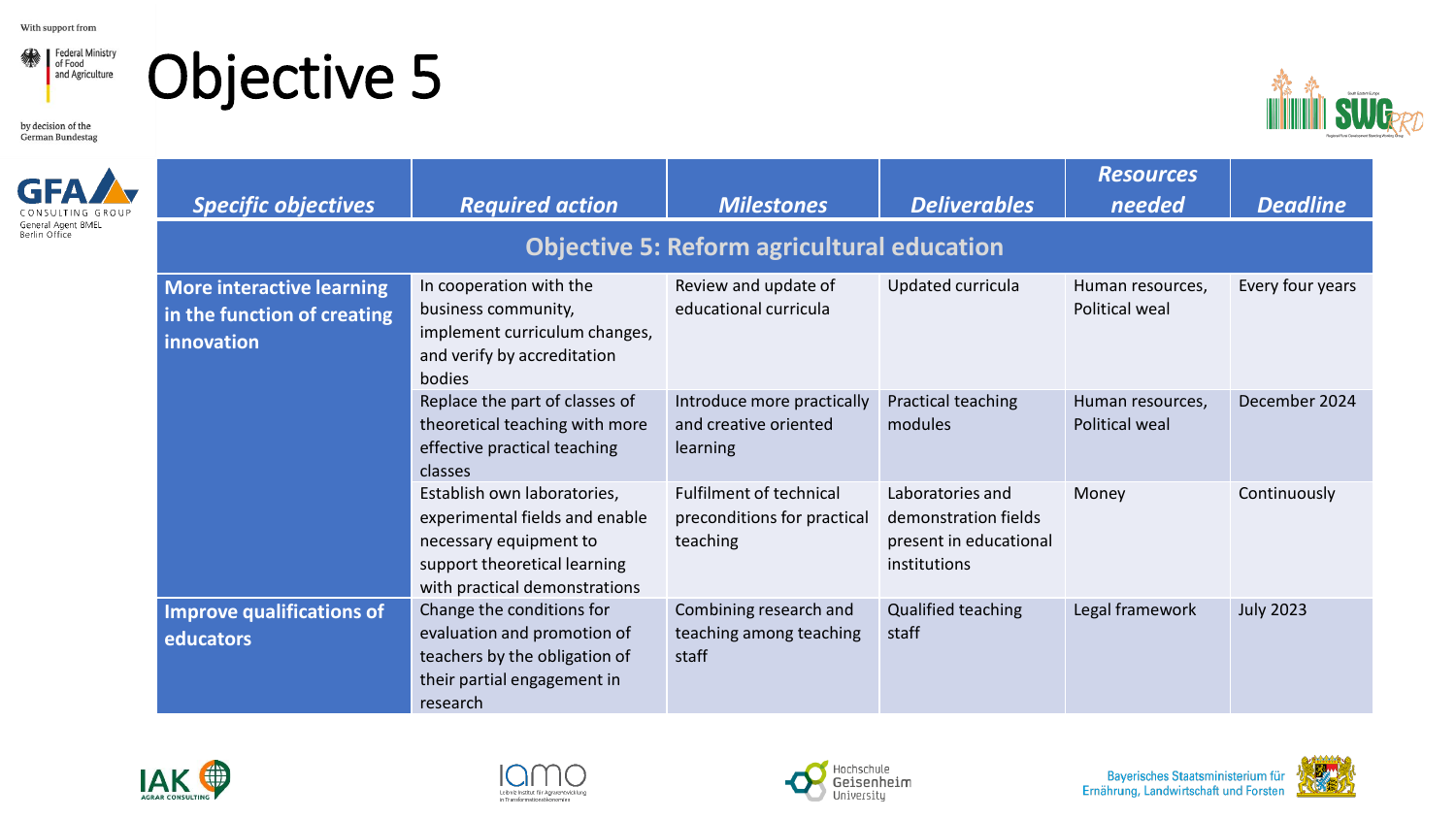

## Objective 6

by decision of the German Bundestag



|                                  |                                                                                                            |                                               |                                    | <b>Resources</b>                           |                             |
|----------------------------------|------------------------------------------------------------------------------------------------------------|-----------------------------------------------|------------------------------------|--------------------------------------------|-----------------------------|
| <b>Specific objectives</b>       | <b>Required action</b>                                                                                     | <b>Milestones</b>                             | <b>Deliverables</b>                | needed                                     | <b>Deadline</b>             |
|                                  | Objective 6. Strengthening the capacities of Agricultural Extension Service and dissemination of research, |                                               |                                    |                                            |                             |
|                                  |                                                                                                            | knowledge and technologies                    |                                    |                                            |                             |
| <b>Improve technical and</b>     | Obtain equipment of various types                                                                          | Strengthening the                             | Extension service capable          | Money                                      | Continuously                |
| human capacities of              | for AES                                                                                                    | capacity of the public                        | of performing services             |                                            |                             |
| <b>Agricultural Extension</b>    |                                                                                                            | <b>Agricultural Extension</b><br>Service      |                                    |                                            |                             |
| <b>Service</b>                   | Introduce licensing of consultants<br>followed by regular trainings                                        | Regular training and<br>licensing of advisors | Licensed advisors (target<br>100%) | Organizational<br>solutions<br>Partnership | December 2023<br>and onward |
| <b>More interactive</b>          | Formalize cooperation through                                                                              | Enlarge cooperation                           | PP cooperation                     | Managerial                                 | July 2022 and               |
| <b>Agricultural Extension</b>    | cooperation agreements and create                                                                          | between public and                            | arrangements (target               | solutions                                  | onward                      |
| <b>Service</b>                   | joint advisory packages or share                                                                           | private agricultural                          | min. 2 per year)                   |                                            |                             |
|                                  | areas of consultation without<br>overlap                                                                   | extension service                             |                                    |                                            |                             |
|                                  | Connect each advisor with a larger                                                                         | <b>Enhance interactions</b>                   | Farmers participation in           | Partnership                                | Continuously                |
|                                  | number of farmers and increase the                                                                         | between advisors and                          | extension services                 |                                            |                             |
|                                  | number of contacts                                                                                         | farmers                                       | planning and evaluation            |                                            |                             |
| <b>Research knowledge in the</b> | Formalize cooperation between                                                                              | Interconnection of                            | Advisors with researchers          | Partnership                                | May 2024                    |
| function of extension            | research institutions and AES and                                                                          | advisors and researchers                      | connected (target min.             | Organizational                             |                             |
| services                         | define procedures for such<br>cooperation                                                                  |                                               | 50%)                               | solutions                                  |                             |
| <b>Greater availability and</b>  | Digitize extension services and train                                                                      | Digitalization of scientific                  | Digitized and freely               | IT equipment                               | March 2024                  |
| visibility of advisory           | advisors to use ICT independently                                                                          | knowledge and extension                       | available new knowledge            | Human                                      |                             |
| <b>services</b>                  |                                                                                                            | services                                      | and advices (target. min.<br>50%)  | resources                                  |                             |
|                                  |                                                                                                            |                                               |                                    |                                            | <u>കശ്രദ്ധേശ</u>            |







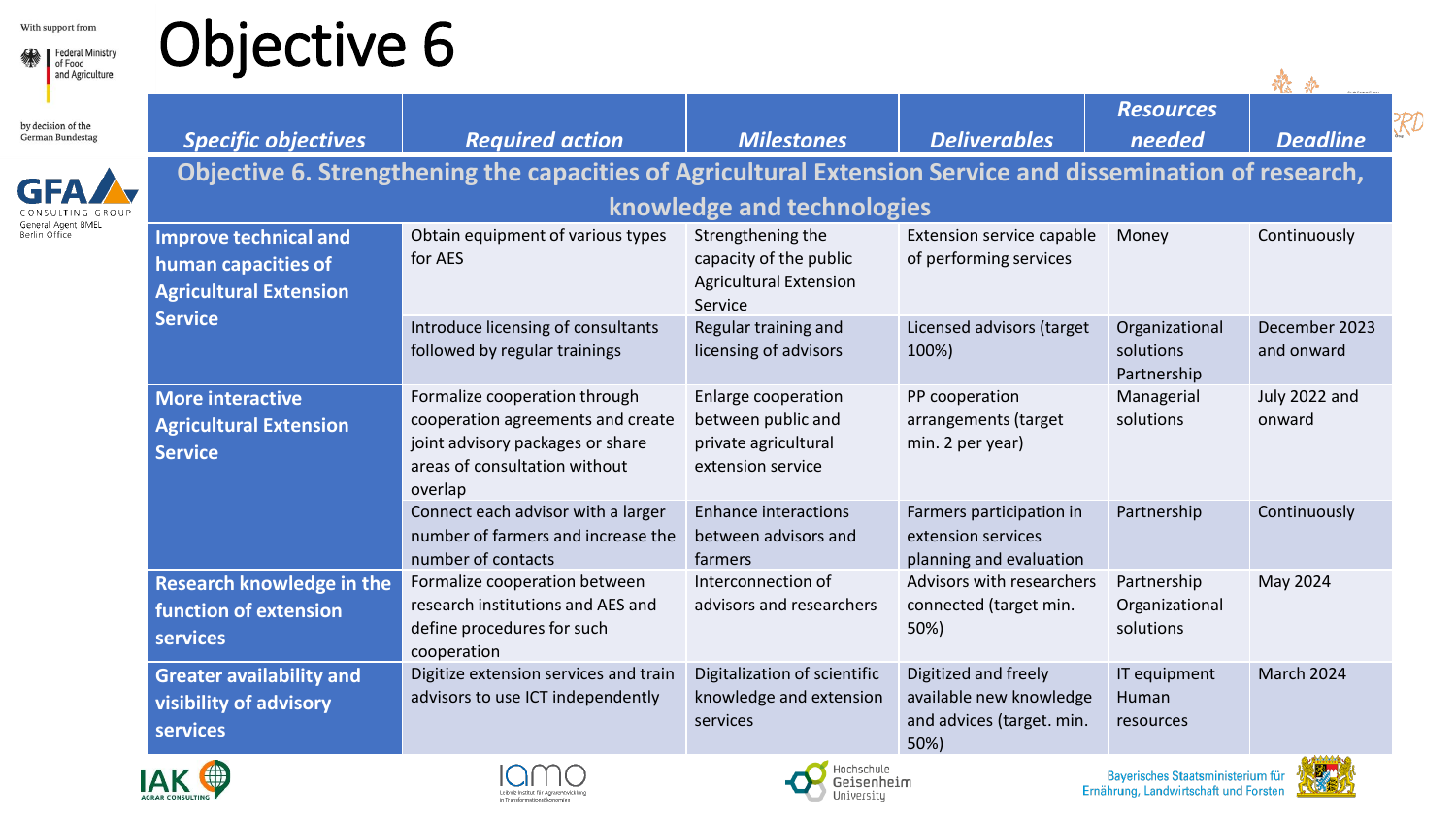by decision of the<br>German Bundestag

GFA

CONSULTING GROU General Agent BMEL<br>Berlin Office



### Objective 7

| — — — — — —                                                                                                |                                                                                                        |                                                                                                   |                                                                                         |                                                        |                         |
|------------------------------------------------------------------------------------------------------------|--------------------------------------------------------------------------------------------------------|---------------------------------------------------------------------------------------------------|-----------------------------------------------------------------------------------------|--------------------------------------------------------|-------------------------|
| <b>Specific objectives</b>                                                                                 | <b>Required action</b>                                                                                 | <b>Milestones</b>                                                                                 | <b>Deliverables</b>                                                                     | <b>Resources</b><br>needed                             | <b>Deadline</b>         |
|                                                                                                            | Objective 7. Encouraging the transfer of new technologies and innovations into the agribusiness sector |                                                                                                   |                                                                                         |                                                        |                         |
| <b>Accelerate the</b><br>dissemination of the<br>results of scientific<br>research and new<br>technologies | Define conditions and nominate<br>demo farms                                                           | Establishment of demo farms<br>and other forms of R&T transfer<br>demonstrators                   | Demo farms, leading etc.<br>farms (target 50)                                           | Money<br>Partnership                                   | June 2023 and<br>onward |
|                                                                                                            | Facilitate the mobility of farmers<br>and businessmen between<br>different countries                   | In the country and cross-<br>country best practice sharing<br>visits and networks                 | Exchange visits and<br>networks                                                         | Money<br>Partnership<br>Organizationa<br>I solutions   | December 2022           |
| <b>Increase the rate of</b><br>application of new<br>technologies and                                      | Change the rules on the<br>allocation of incentives                                                    | Increase subsidies for on-farm<br>investments and transfer of new<br>technologies and innovations | Investment support from<br>Agricultural Budget (target<br>min. 30%)                     | Money<br>Political will                                | December 2022           |
| <b>innovations</b>                                                                                         | Ensure access to IPARD funds                                                                           | Leveraging additional grant<br>support for on-farm investment                                     | <b>Grant schemes</b>                                                                    | Money<br>Partnership                                   | December 2024           |
|                                                                                                            | Convince FIs to approve more<br>loans for on-farm investments<br>with more flexible procedures         | Ensuring credit support for on-<br>farm investment                                                | Credit lines for agribusiness<br>investment                                             | Money                                                  | December 2023           |
| Create a more favourable<br>environment for transfer of<br>new technologies and<br><b>innovations</b>      | Enable the services needed by<br>entrepreneurs more accessible<br>and cheaper                          | Improving business soft<br>infrastructure for the<br>agribusiness sector                          | Institutional infrastructure                                                            | Money<br>Legal<br>framework<br>Technical<br>assistance | December 2024           |
| More own investment in<br><b>R&amp;D</b><br>T                                                              | Convince the investor to enter<br>into practical oriented research                                     | Increase business sector<br>investments in R&D research<br><b>WELL AND MANUFACTION</b>            | Joint research projects<br>(target 10% of private<br>share in total R&D<br>expenditure) | Money<br>Cooperation<br>arrangements                   | Mid-term                |

AGRAR CONSULTING

ceipinz mautur for egrarementuurig.<br>In Transformationsökonomien

 $\mathcal{D}% _{M_{1},M_{2}}^{\alpha,\beta}(\varepsilon)$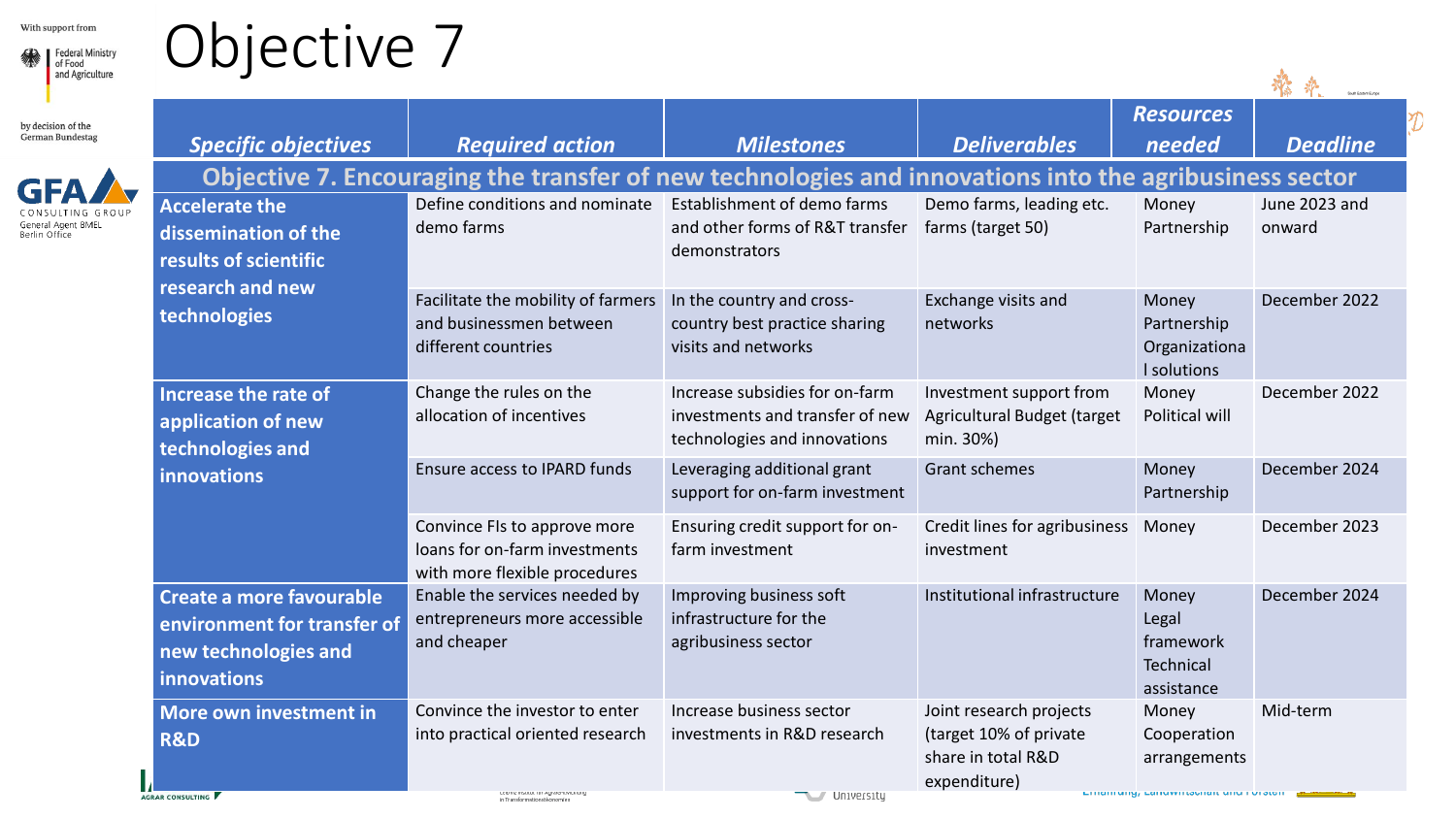Federal Ministry and Agriculture

by decision of the German Bundestag





|               | <b>Specific objectives</b>                                         | <b>Milestones</b>                                                                                                     | <b>Impact</b> | <b>Feasibility</b> |  |  |  |
|---------------|--------------------------------------------------------------------|-----------------------------------------------------------------------------------------------------------------------|---------------|--------------------|--|--|--|
| Berlin Office | <b>Objective 1: Establish a formal AKIS coordination structure</b> |                                                                                                                       |               |                    |  |  |  |
|               | Conduct a campaign on the need to<br><b>establish AKIS</b>         | Sensitization and mobilization of various AKIS<br>multi-actors on the need to formalize the<br>integrated AKIS system | 3             | 5                  |  |  |  |
|               | <b>Operational AKIS Coordination Board</b>                         | <b>Establishment of AKIS Coordination Board</b>                                                                       |               | 5                  |  |  |  |
|               |                                                                    | Consensus on AKIS structure and priorities by<br><b>AKIS Coordination Board</b>                                       | 6             | $\overline{4}$     |  |  |  |
|               | <b>Addoptation and monitoring of AKIS</b>                          | <b>Preparation AKIS strategy</b>                                                                                      | 5             | 5                  |  |  |  |
|               | strategy                                                           | Regular evaluation of AKIS results and impact                                                                         | 5             | 3                  |  |  |  |
|               | <b>Preparation Smart Specialization</b><br><b>Strategy</b>         | <b>Preparation Smart Specialization Strategy</b>                                                                      | 5             | 3                  |  |  |  |







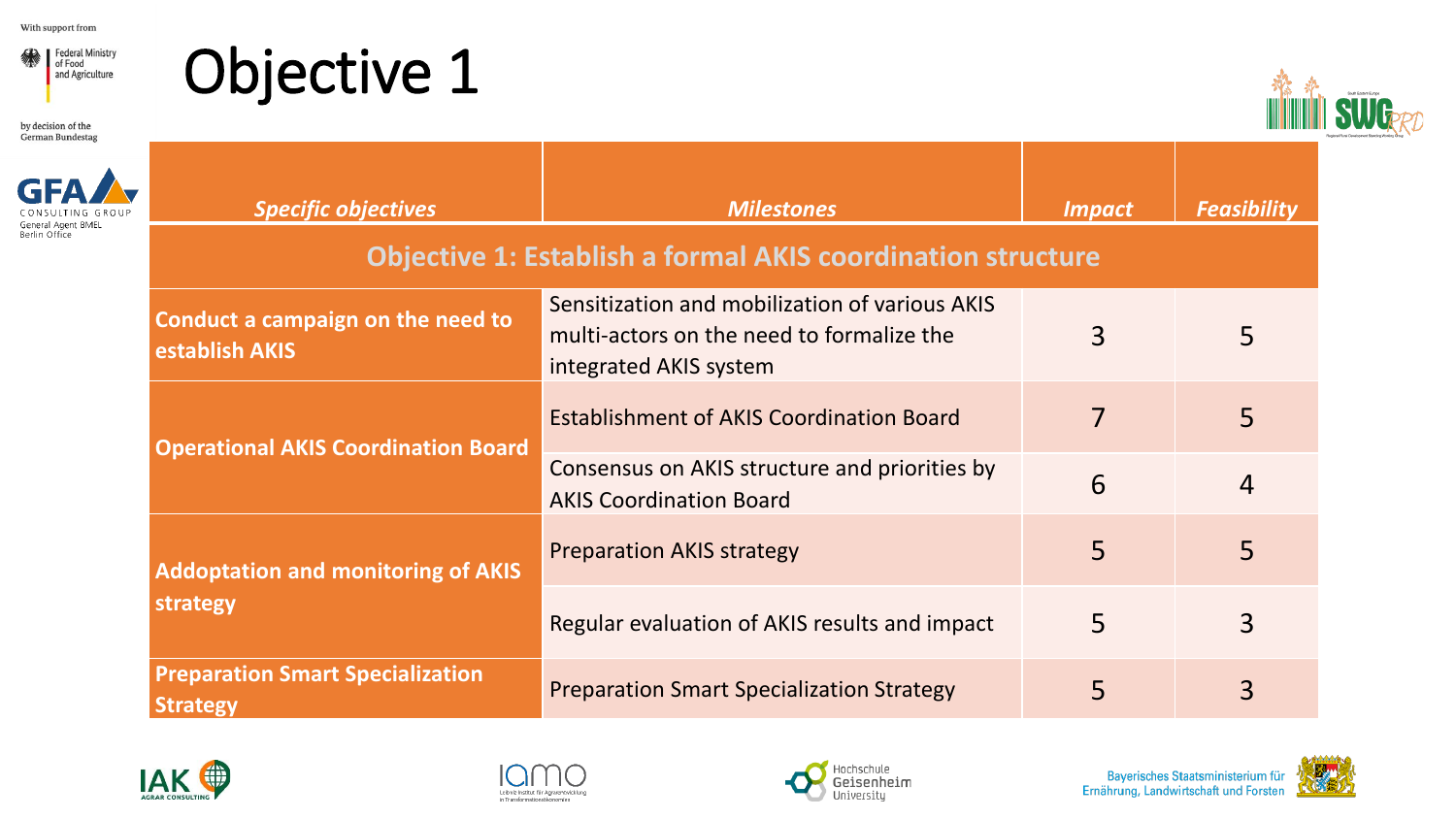

### Objective 2

by decision of the German Bundestag



| eral Agent RMEL<br>Rerlin Office | <b>Specific objectives</b>                                                              | <b>Milestones</b><br><b>Objective 2: Increasing funding for R&amp;D</b>           | <b>Impact</b>  | <b>Feasibility</b> |
|----------------------------------|-----------------------------------------------------------------------------------------|-----------------------------------------------------------------------------------|----------------|--------------------|
|                                  | Increase budgetary allocations for research in the<br>biotechnology                     | Increase allocations for scientific<br>research from national funds               | 5              | 3                  |
|                                  |                                                                                         | Support applied research in<br>agriculture sector from the<br>agricultural budget | 5              | 5                  |
|                                  | Ensure additional non-budgetary financing of research<br>and development in agriculture | Involvement of the international<br>donors in R&D financing                       | $\overline{4}$ | $\overline{3}$     |
|                                  | Create conditions for the agricultural extension service<br>to be more involved in AKIS | Increase budgetary support for<br>agricultural extension services                 | 5              | $\overline{4}$     |









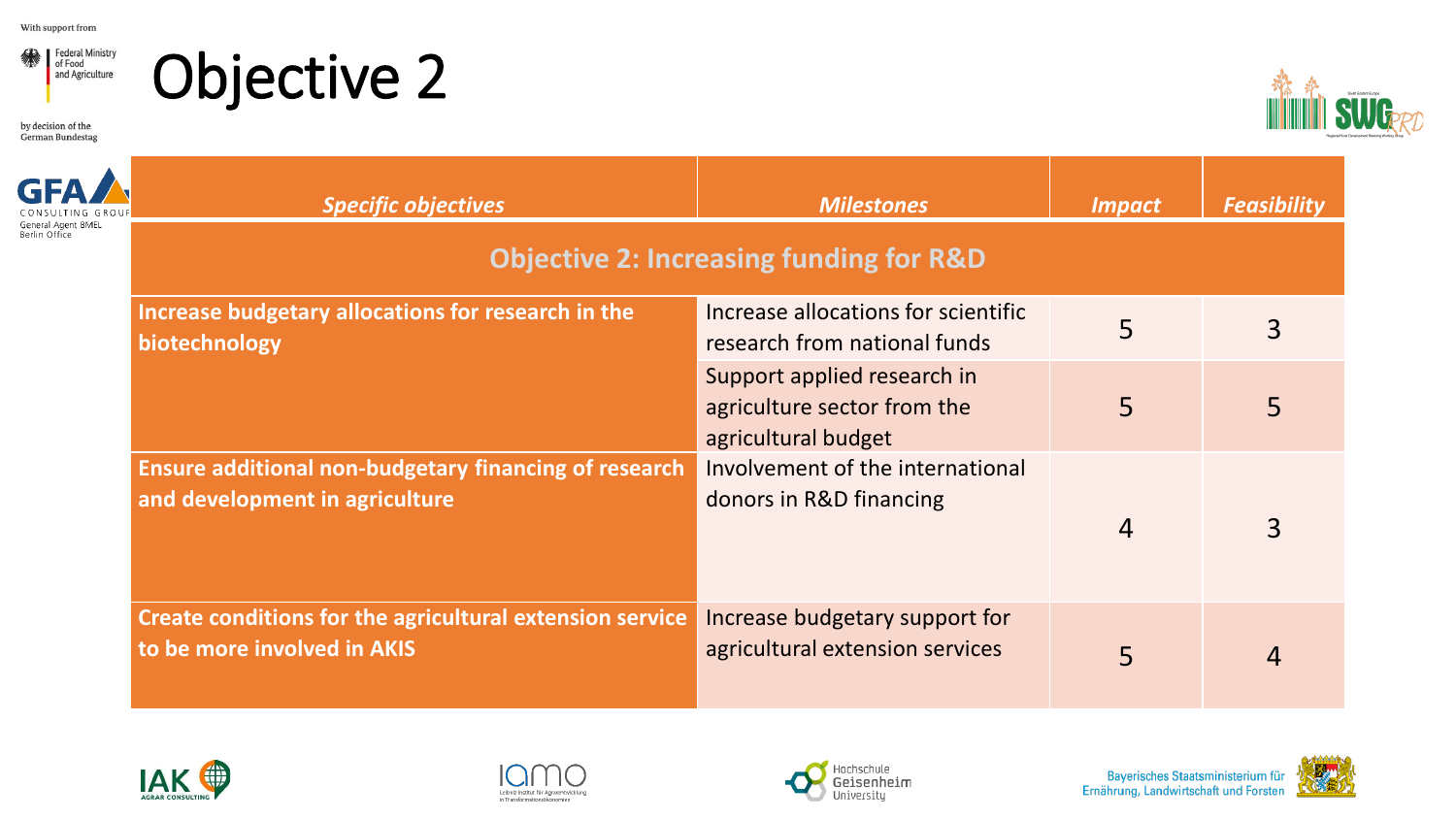Federal Ministry and Agriculture

### Objective 3

by decision of the  $\,$ German Bundestag



|                                     | <b>Specific objectives</b>                                                                                   | <b>Milestones</b>                                                              | <i><b>Impact</b></i> | <b>Feasibility</b> |  |  |  |
|-------------------------------------|--------------------------------------------------------------------------------------------------------------|--------------------------------------------------------------------------------|----------------------|--------------------|--|--|--|
| General Agent BMEL<br>Berlin Office | Objective 3: Strengthen research capacities and improve exchange of knowledge within<br>scientific community |                                                                                |                      |                    |  |  |  |
|                                     | <b>Strengthening human</b><br>and material capacities of                                                     | Strengthening human capacity of scientific-research<br>institutions            | 4                    | 3                  |  |  |  |
|                                     | scientific-research<br><b>institutions</b>                                                                   | Strengthening technical capacity of scientific-research<br><i>institutions</i> | 4                    | 5                  |  |  |  |
|                                     | <b>Make the scientific</b><br>community more<br>productive                                                   | Improvement of scientific productivity                                         | 4                    | 5                  |  |  |  |
|                                     |                                                                                                              | Greater science internationalization                                           | 5                    | 4                  |  |  |  |







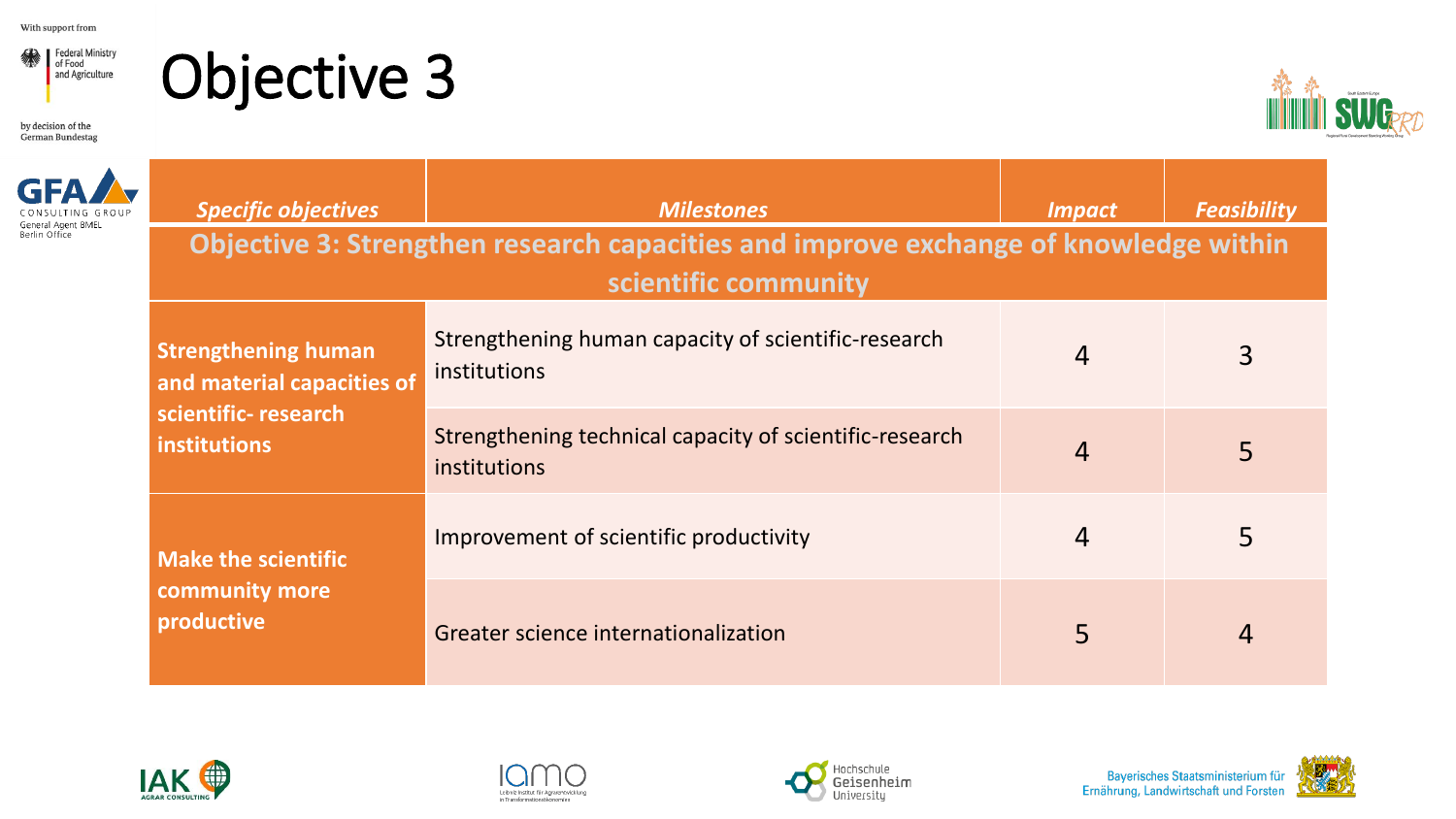

by decision of the German Bundestag



Objective 4



| <b>Specific objectives</b>                                                 | <b>Milestones</b>                                                                      | <i><b>Impact</b></i> | <b>Feasibility</b> |  |  |  |  |
|----------------------------------------------------------------------------|----------------------------------------------------------------------------------------|----------------------|--------------------|--|--|--|--|
| Objective 4: Make scientific research more beneficial and applied oriented |                                                                                        |                      |                    |  |  |  |  |
| <b>Better coordination</b><br>in biotechnical<br>research                  | Establishment of a Standing Committee on<br><b>Agricultural Research</b>               | 5                    | 6                  |  |  |  |  |
| <b>More scientific</b>                                                     | Increase number of research projects based on<br>business sector needs                 | 5                    | 5                  |  |  |  |  |
| research in practice<br>and for practice                                   | Benefit-driven cooperation between the scientific<br>community and the business sector | 6                    |                    |  |  |  |  |









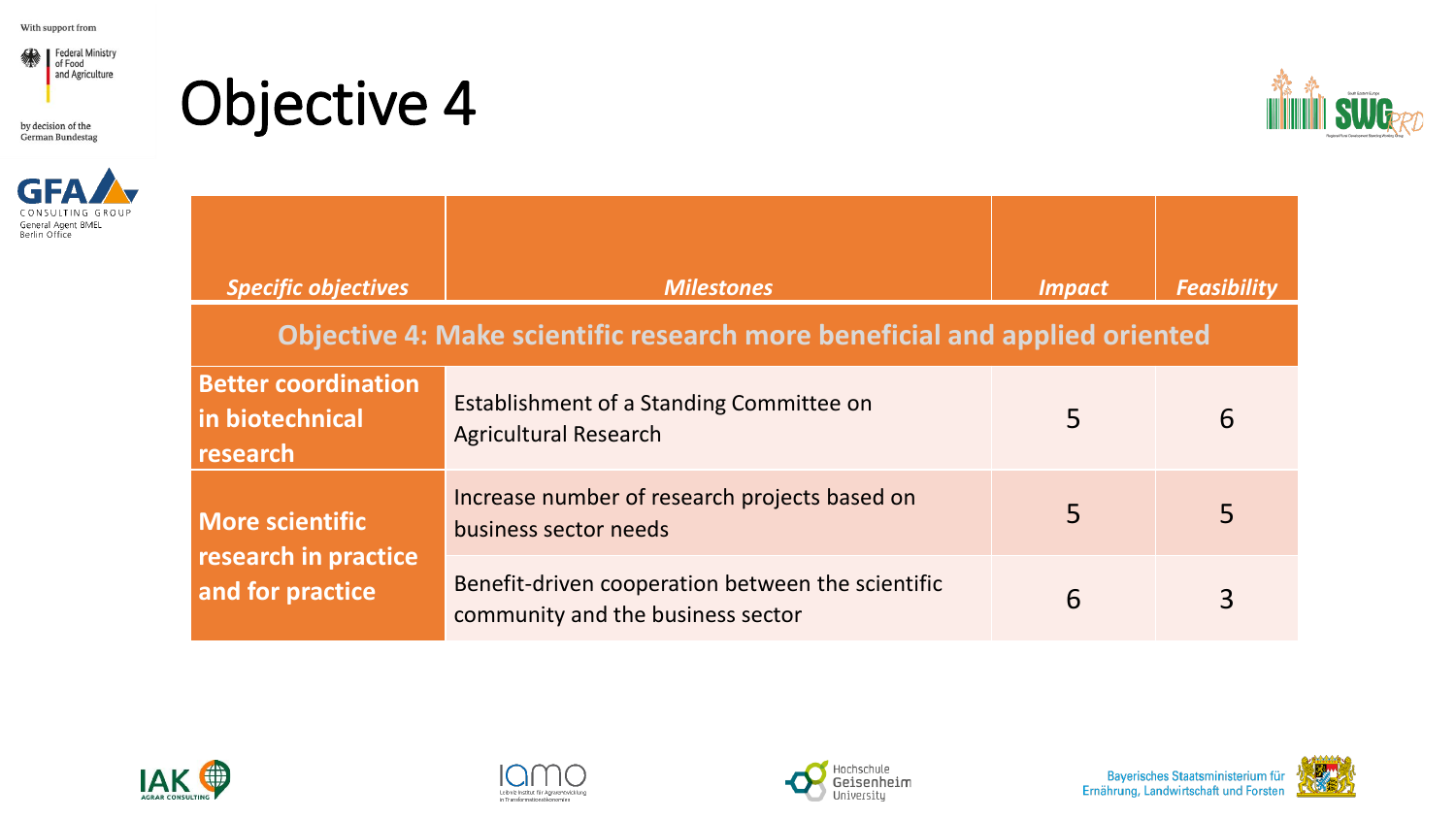

by decision of the German Bundestag



**Objective 5** 



| <b>Specific objectives</b>                          | <b>Milestones</b>                                               | <b>Impact</b> | <b>Feasibility</b> |
|-----------------------------------------------------|-----------------------------------------------------------------|---------------|--------------------|
|                                                     | <b>Objective 5: Reform agricultural education</b>               |               |                    |
|                                                     | Review and update of educational curricula                      | 5             | 5                  |
| <b>More interactive</b><br>learning in the function | Introduce more practically and creative oriented<br>learning    | 5             | $\overline{4}$     |
| of creating innovation                              | Fulfilment of technical preconditions for practical<br>teaching | 5             | 3                  |
| <b>Improve qulifications</b><br>of educators        | Combining research and teaching among teaching<br>staff         | 5             |                    |









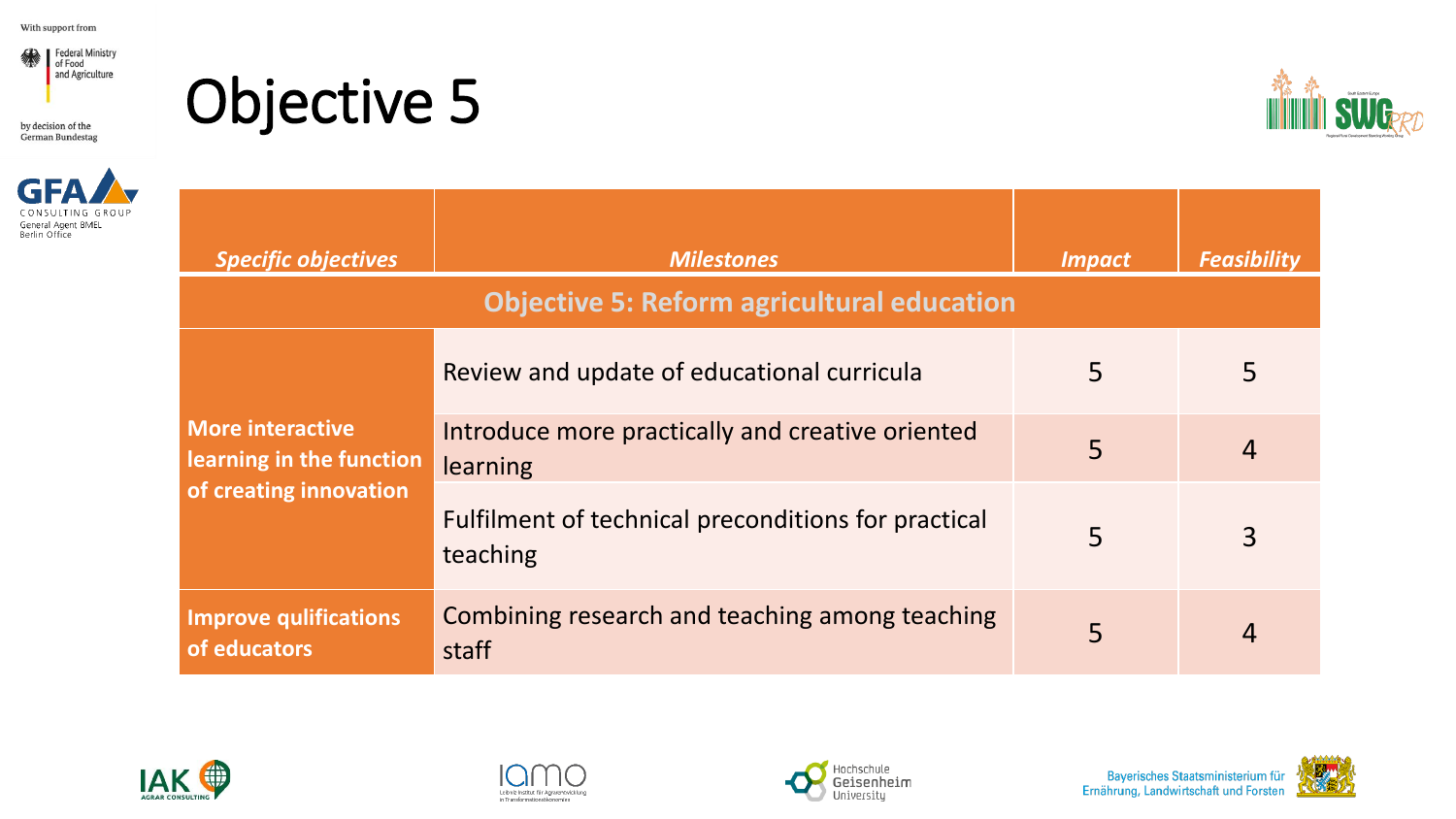

### Objective 6

by decision of the German Bundestag



| <b>Specific objectives</b>                                                                   | <b>Milestones</b>                                                                           | <i><b>Impact</b></i> | <b>Feasibility</b> |  |  |  |  |
|----------------------------------------------------------------------------------------------|---------------------------------------------------------------------------------------------|----------------------|--------------------|--|--|--|--|
| <b>Objective 6. Strengthening the capacities of Agricultural Extension Service and</b>       |                                                                                             |                      |                    |  |  |  |  |
| dissemination of research, knowledge and technologies                                        |                                                                                             |                      |                    |  |  |  |  |
| <b>Improve technical and human</b><br>capacities of Agricultural<br><b>Extension Service</b> | Strengthening the technical capacity of the public<br><b>Agricultural Extension Service</b> | 6                    | $\overline{3}$     |  |  |  |  |
|                                                                                              | Regular training and licensing of advisors                                                  | 5                    | $\overline{4}$     |  |  |  |  |
| <b>More interactive Agricultural</b><br><b>Extension Service</b>                             | Enlarge cooperation between public and private<br>agricultural extension service            | 5                    | $\overline{4}$     |  |  |  |  |
|                                                                                              | Enhance interactions between advisors and<br><b>farmers</b>                                 | 6                    | $\overline{4}$     |  |  |  |  |
| <b>Research knowledge in the</b><br><b>function of extension services</b>                    | Interconnection of advisors and researchers                                                 | 5                    | $\overline{4}$     |  |  |  |  |
| <b>Greater availability and</b><br>visibility of advisory services                           | Digitalization of scientific knowledge and extension<br>services                            |                      | 4                  |  |  |  |  |









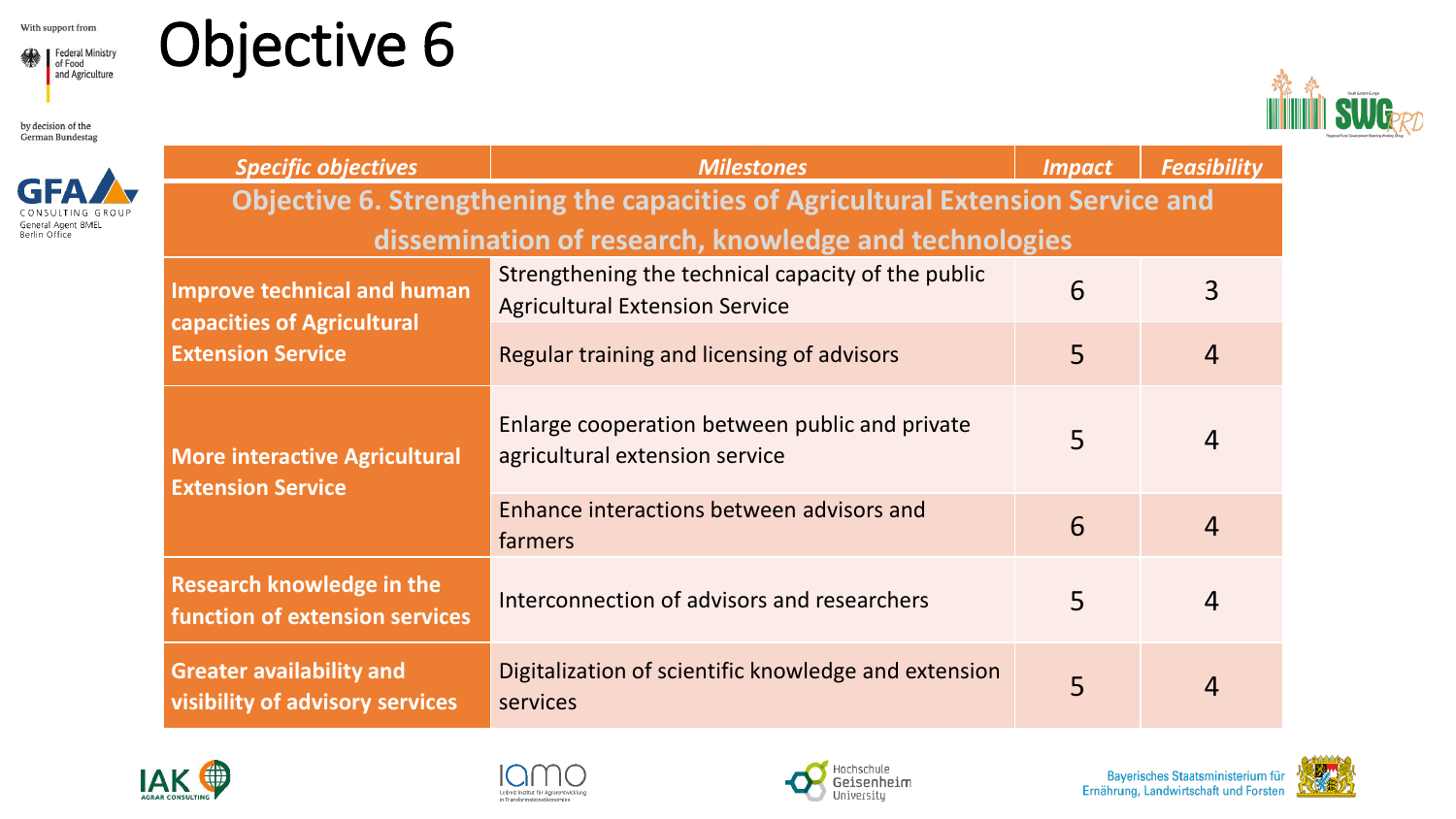



| and Agriculture                        |                                                                                                           |                                                                                                   |               |                                          |  |  |  |
|----------------------------------------|-----------------------------------------------------------------------------------------------------------|---------------------------------------------------------------------------------------------------|---------------|------------------------------------------|--|--|--|
| by decision of the<br>German Bundestag | <b>Specific objectives</b>                                                                                | <b>Milestones</b>                                                                                 | <b>Impact</b> | <b>Feasibility</b>                       |  |  |  |
| Berlin Office                          | Objective 7. Encouraging the transfer of new technologies and innovations into the<br>agribusiness sector |                                                                                                   |               |                                          |  |  |  |
|                                        | Accelerate the dissemination of the<br>results of scientific research and new<br>technologies             | Establishment of demo farms and other<br>forms of R&T transfer demonstrators                      | 5             | $\overline{4}$                           |  |  |  |
|                                        |                                                                                                           | In the country and cross-country best<br>practice sharing visits and networks                     | 5             | $\overline{4}$                           |  |  |  |
|                                        | Increase the rate of application of new<br>technologies and innovations                                   | Increase subsidies for on-farm investments<br>and transfer of new technologies and<br>innovations | 7             | 5                                        |  |  |  |
|                                        |                                                                                                           | Leveraging additional grant support for on-<br>farm investment                                    | 6             | $\overline{4}$                           |  |  |  |
|                                        |                                                                                                           | Ensuring credit support for on-farm<br>investment                                                 | 6             | 5                                        |  |  |  |
|                                        | Create a more favourable environment<br>for transfer of new technologies and<br>innovations               | Improving business soft infrastructure for<br>the agribusiness sector                             | 5             | $\overline{4}$                           |  |  |  |
|                                        | More own investment in R&D                                                                                | Increase business sector investments in<br>R&D research                                           | 5             | $\overline{3}$                           |  |  |  |
|                                        | $\blacksquare$<br>IC $\mathcal{M}$ if $\mathcal{M}$                                                       | <b>THE MANUFACTURE</b>                                                                            |               | <b>Baverisches Staatsministerium für</b> |  |  |  |



South Eastern Euro







**DayerIscries Staat** Ernährung, Landwirtschaft und Forsten